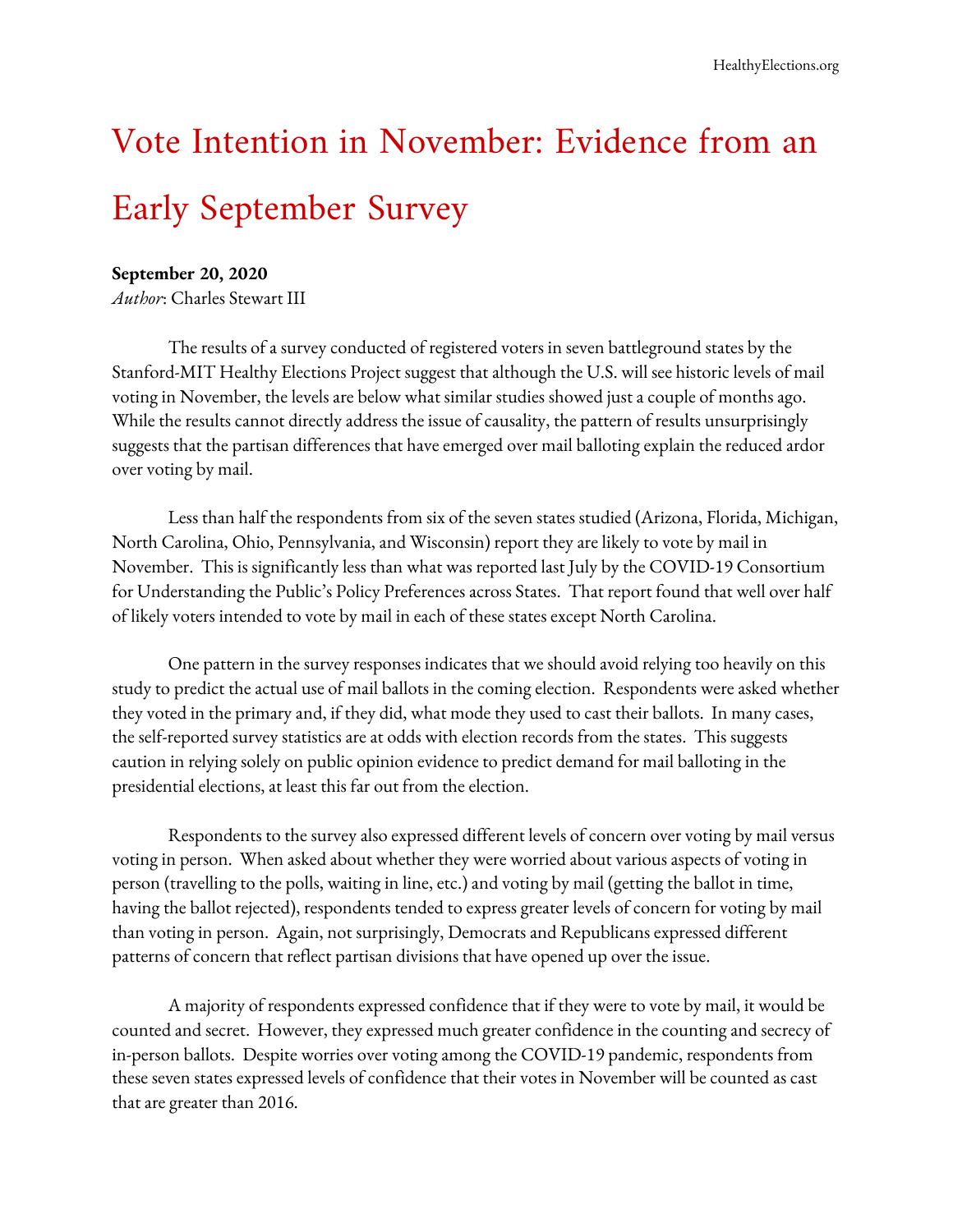These results are based on a survey conducted by YouGov from September 3 to September 11, 2020 among 3,500 registered voters—500 in each—in Arizona, Florida, Michigan, North Carolina, Ohio, Pennsylvania, and Wisconsin. Top-line statistics for all questions on the survey may be viewed a[t](http://healthyelections.org/sites/default/files/2020-09/Voter%20Intention%20Survey%20Topline%20Report.pdf) <u>this link</u>.

## I. Vote intention

Between 24.2 percent (North Carolina) and 65.3 percent (Arizona) of respondents to the survey stated they intended to vote by mail in the upcoming general election. The relative percentages of voters intending to vote by mail across the states are highly correlated with the fraction of voters who cast ballots by mail in 2016, only at a much higher level. They are also correlated with the COVID-19 Consortium report from July, although this time, at a lower level. 1

#### HealthyElections.org: Vote Intention in November: Evidence from an Early September Survey

<sup>&</sup>lt;sup>1</sup> Although the COVID-19 Consortium report did not break out voter intent by party, I thank David Lazer for making these results available to me. With the caveat noted that the party breakdowns by state can be based on a small number of respondents, the following pattern is true for all states: the decline in the intent to vote by mail from July to the present is greater among Republicans than among Democrats, although substantial declines can be seen among both parties. The party differential is greater in some states (e.g., Arizona and Pennsylvania) than in others (e.g., North Carolina and Wisconsin). Because the primary interest in this report is the overall level of demand for mail and in-person voting, to assist in planning, a major reason to be aware of partisan differences in the survey results is that partisans may be systematically over- or under-reporting their actual intention to vote by mail, and they may not be doing so symmetrically.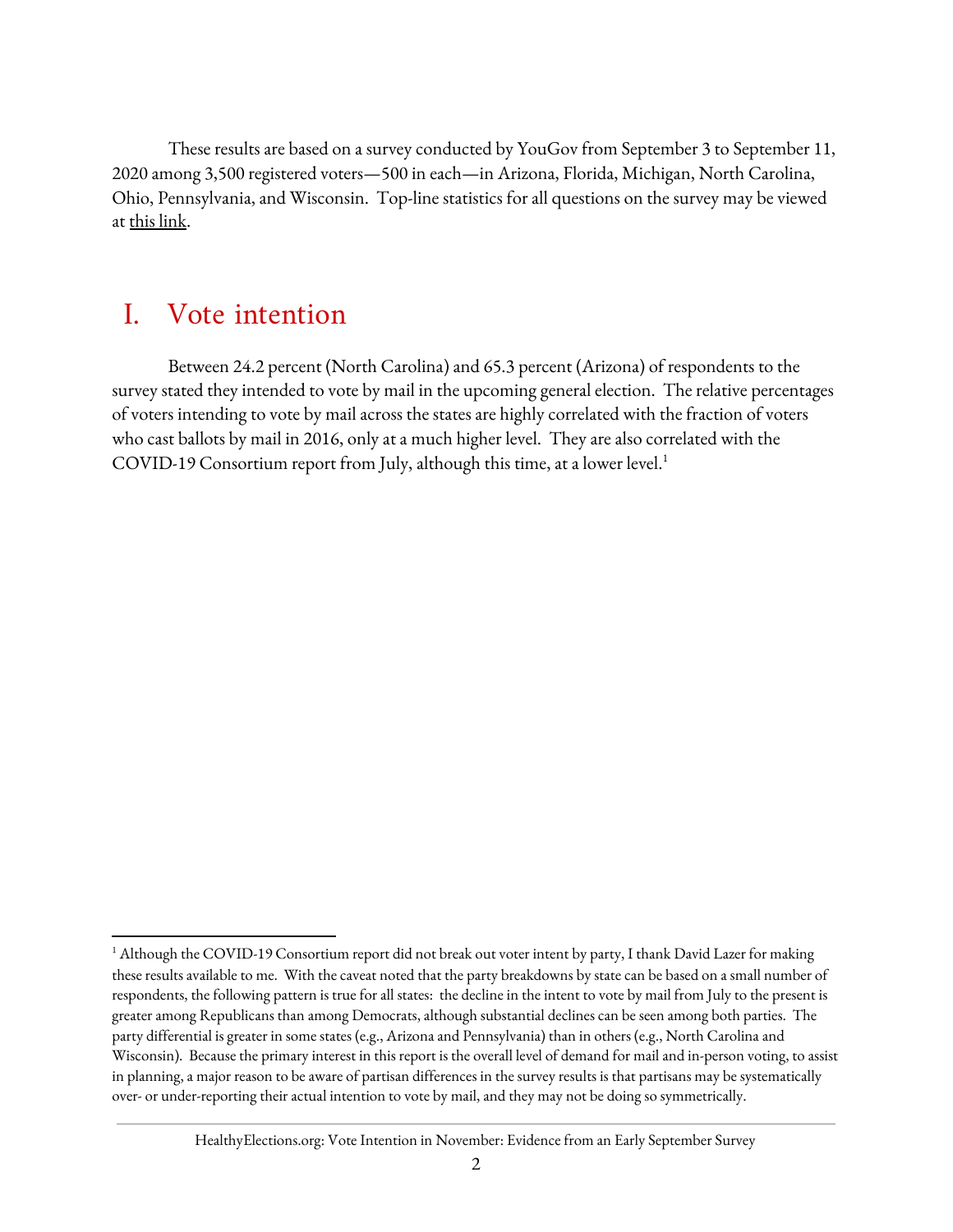

The differences in vote intentions across party identification are also substantial, and quite different from 2016. According to data from the 2016 Cooperative Congressional Election Study, Democrats and Republicans voted by mail at nearly identical rates in all seven states. The largest difference was 5.6 points separating Michigan Democrats and Republicans in 2016. In the latest survey, the *smallest* difference is 31.3 points, separating North Carolina partisans. The largest difference separating partisans is 56.0 points in Pennsylvania.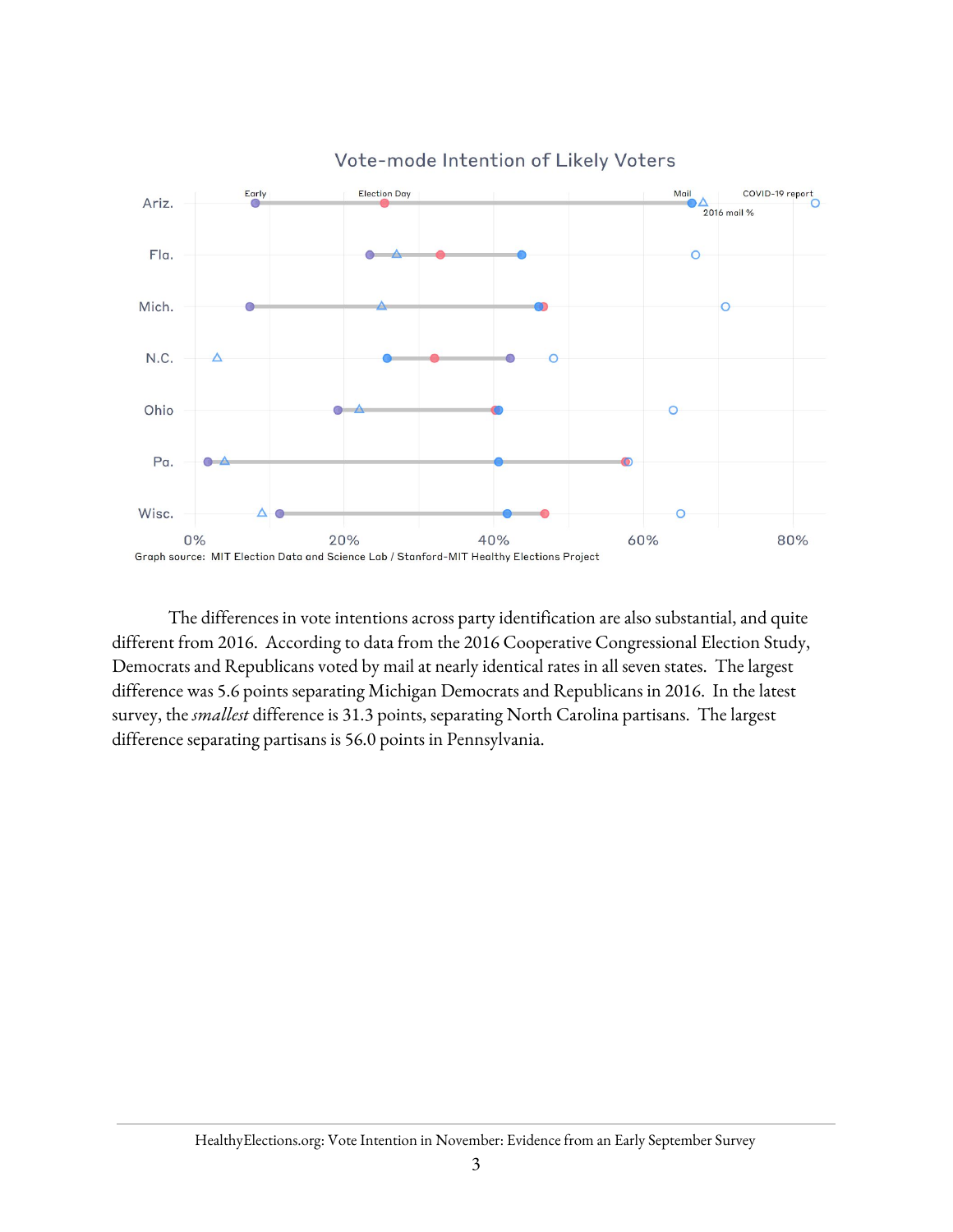

Respondents were asked whether they voted in either the state's presidential primary or a later state primary (if the two were held separately). Those reporting they had voted in the primary were then asked what vote mode they used. In this case, the differences range significantly. For instance, 4.7 percent of North Carolina Democrats reported voting by mail compared to 4.1 percent of Republicans. At the other extreme, 69.0 percent of Pennsylvania Democrats reported voting by mail, compared to 24.4 percent of Republicans, for a 44.6 point difference.

## Inconsistencies in reporting vote mode from the primary

However, some of these retrospective reports are at odds with the administrative records from the states that have been studied by the Healthy Elections Project. For instance,

• In Florida, 46 percent of voters in the presidential primary voted by mail, compared to 50 percent in the survey. Although these two percentages are fairly close, the partisan breakdowns are not. Fifty-eight percent of Florida Democrats and 38.0 percent of Republicans reported in the survey that they voted by mail. In contrast, [according](https://healthyelections.org/sites/default/files/2020-09/Florida%20Election%20Memo.pdf) to data from the Florida [voter](https://healthyelections.org/sites/default/files/2020-09/Florida%20Election%20Memo.pdf) file, 40 percent of registered Democrats in Florida actually voted by mail compared to 55 percent [sic] of Republicans. In other words, the overall usage statistic based on the current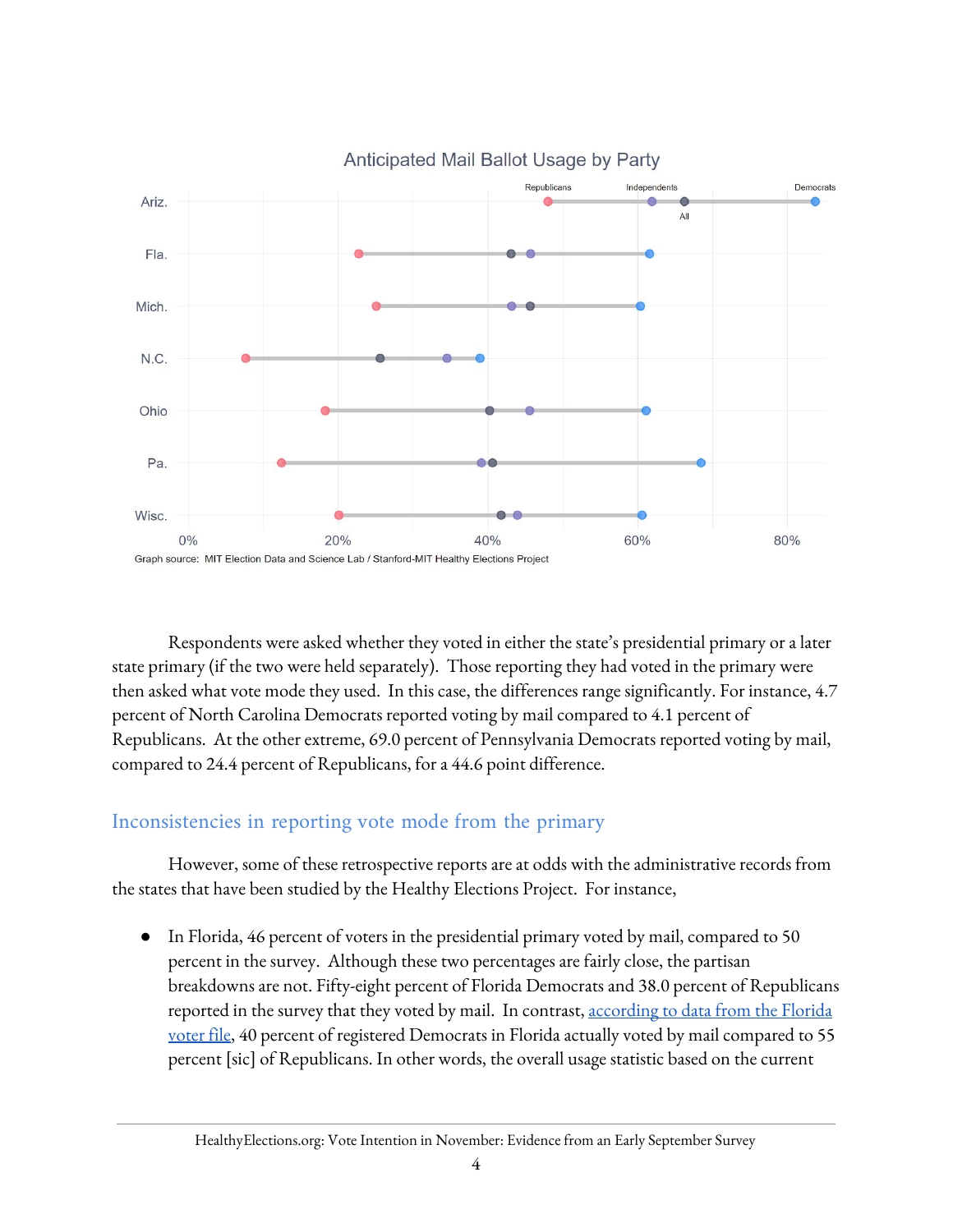survey was accurate only because Democratic respondents over-reported their use of mail ballots and Republican under-reported at roughly equal rates.

- In Pennsylvania, 51 percent of primary voters voted by mail. This, too, is very close to the 49.7 percent reported in the survey. However, 69.0 percent of Pennsylvania Democrats reported voting by mail, compared to 63.8 percent indicated by state records; 24.4 percent of Republicans [report](https://healthyelections.org/sites/default/files/2020-08/Pennsylvania%20Memo.pdf)ed in the survey that they voted by mail, compared to the state report of 33.3 percent. Although these party discrepancies are not as great as in Florida, they are still of the same type--Democrats over-reporting and Republicans under-reporting.
- In Ohio, <u>85.3 percent of voters cast their [primary](https://healthyelections.org/sites/default/files/2020-08/Ohio%20Election%20Memo(1).pdf) ballot by mail.</u> Only 46.4 percent of respondents to the survey state that they voted by mail. We did not compute mail-ballot usage by party, although with the overall rate so high, the difference in mail-ballot usage could not have been great. In contrast, 54.5 percent of Democrats and 36.3 percent of Republicans reported in the survey that they voted in the primary by mail.
- Although North [Carolina's](https://healthyelections.org/sites/default/files/2020-08/North%20Carolina%20Memo(1).pdf) records confirm that Democrats and Republicans voted by mail at similar rates in the primary, they did so at much lower levels--1.3 percent and 1.1 percent, respectively--than reported in the survey.
- In Wisconsin, 59 percent of primary voters cast ballots by mail. Among survey respondents, 51.0 percent reported voting by mail, 67.7 percent of Democrats and 27.7 percent of Republicans.

Some inconsistencies are bigger than others, but they remind us that responses to surveys such as this are prone to faulty memory and social desirability bias. They also support caution in using surveys such as this to predict how many ballots will be cast by mail in the coming election. For instance, if Florida Republicans are significantly under-reporting their use of mail ballots in the presidential primary while Democrats are over-reporting, it makes one wonder whether they are also mis-reporting their intentions for November.

Because this report is being written as states are beginning to mail out ballots, and the surge of ballot requests is about to begin, the reliability of these survey results will be made known soon enough. For instance, as of September 23, registered Democrats have requested 49.6 percent of mail ballots in North Carolina, Republicans 17.7 percent, and unaffiliated voters 32.3 percent. (Minor party registrants make up the remaining 0.4 percent of requests.) Of those who are registered with one of the two major parties, Democrats dominate requests 73.7% to 26.3%. In the survey, Democrats dominate those saying they plan to vote by mail by 84.8% to 15.2% among Democratic and Republican identifiers.

Because of the small number of respondents from North Carolina who identify with one of the two major parties *and* who report they will vote by mail is only 105, the 95% confidence interval around these latter percentages is 6.9 percentage points. Thus, for North Carolina at least, survey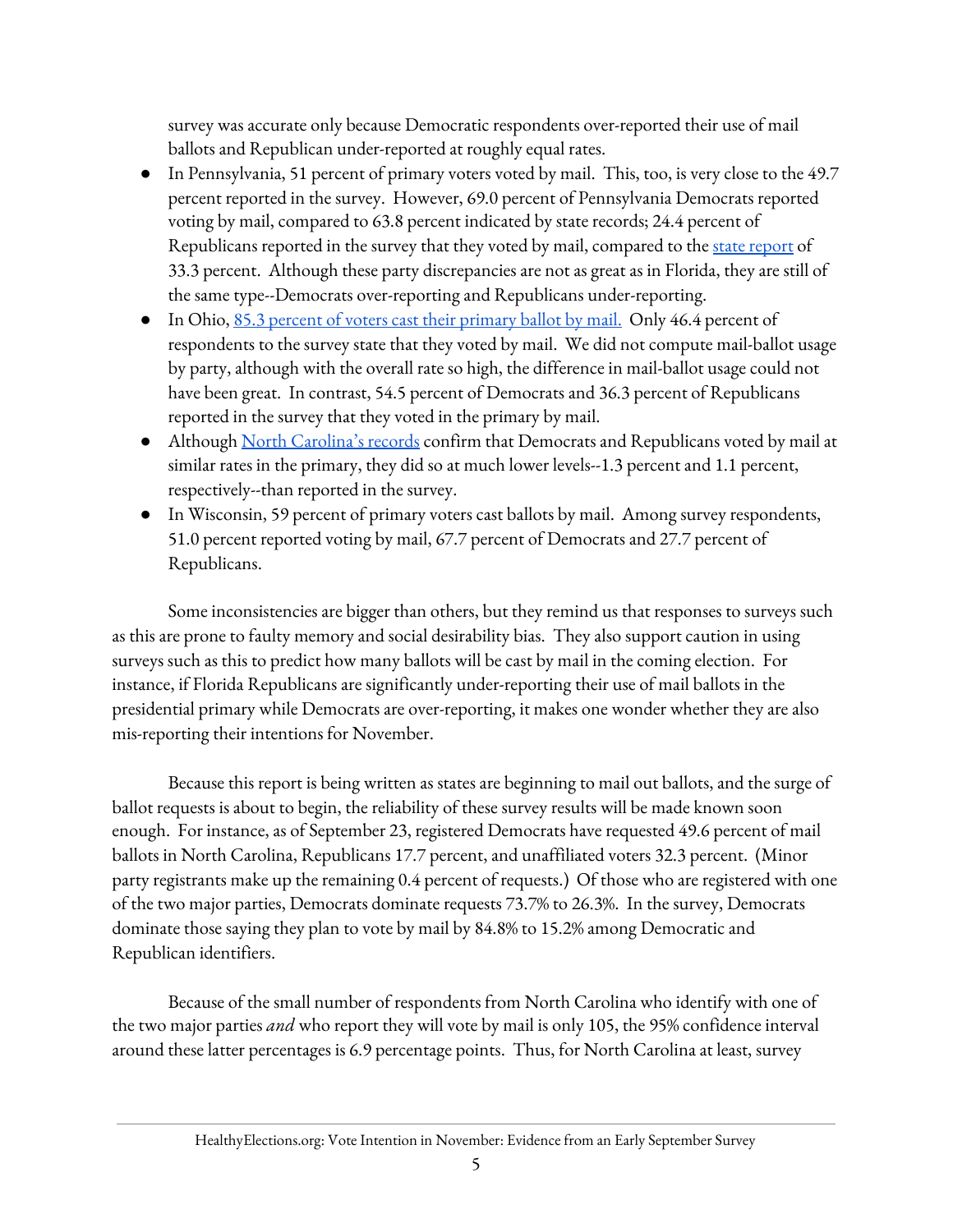respondents appear to be slightly more polarized around the use of mail ballots than actual voters, but only slightly so.

A similar analysis can be performed for Florida. As of September 23, registered Democrats have requested 46.3 percent of mail ballots, Republicans 31.6 percent, and unaffiliated voters 20.9 percent. Of those who are registered with one of the two major parties, Democrats dominate requests 59.4% to 40.6%. In contrast, the survey results suggest that Democrats should dominate 72.3 percent to 27.7 percent between the two parties.

There are many reasons why the party divisions of mail ballot requests might not match reported voter intentions in the survey. The first is that the voter intention question may be victim of a type of social desirability bias, such that some Democratic and Republican respondents feel compelled to align their answer to the perceived "correct" partisan answer, given what they are hearing from leaders of their parties. The second is that random variation could be pulling the survey results away from the actual behavior numbers. In this case, though, despite the fact that the number of respondents saying they intend to vote by mail is relatively small (around 125 in each state), the observed request rates are outside the relatively large 95% confidence intervals around the survey statistics. Finally, there is the problem of mapping between party identification as reflected in a survey and party registration. There are many reasons why registration and identification may diverge, especially in the south, where Democratic registration still is persistent in counties where Republicans dominate the election results.

The first reason — the conforming of answers to partisan expectations — makes us especially cautious about using the survey results to anticipate ultimate demand for mail balloting and, by implication, in-person voting as well. This report will be updated in the coming weeks, to reflect both evolving administrative records and evolving survey results.

## II. Concerns about voting in person and by mail

Underlying how voters anticipate voting this fall are the worries they have about voting in person and by mail. Ever since the rise of the COVID-19 pandemic, voters have been encouraged to avoid congregating in groups, and therefore to vote by mail if possible. However, claims by senior members of the Trump administration that voting by mail is fraught for fraud, along with the summer controversy over US Postal Service service standards, has reduced the attractiveness of mail ballots for many voters. At the same time, the pandemic has not disappeared; the prospect of voting among scores, or even hundreds, of strangers cannot be an encouragement to vote in person.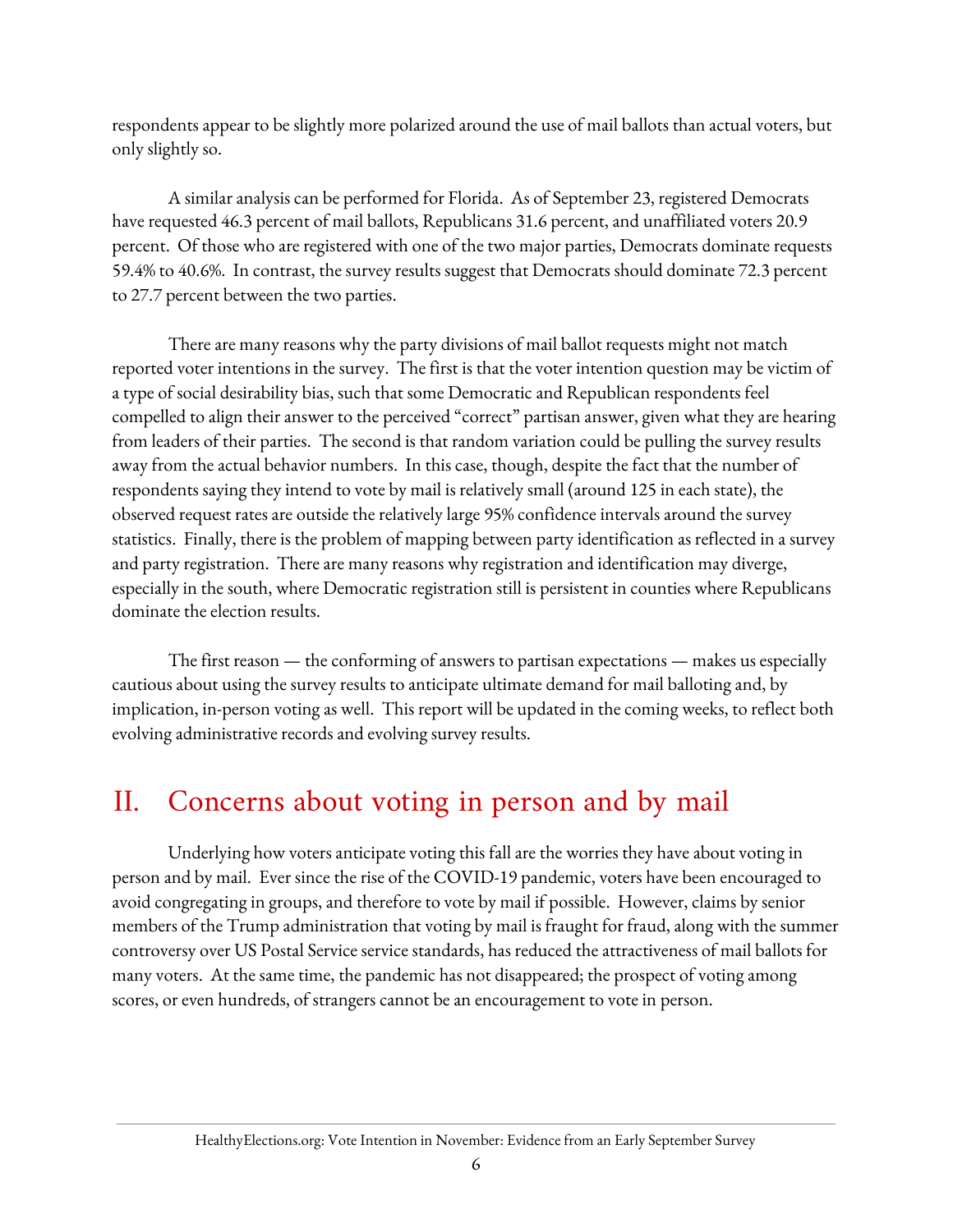To measure the degree to which voters share concerns about voting by mail and in person, survey respondents were asked about the degree to which they were worried about the following things, if they were to vote in person:

- Traveling to and from the polling place
- Having to put my ballot into a ballot box
- Having to hand my identification to a poll worker
- Being near poll workers
- Having to touch door handles when entering and exiting the polling place
- Being near other voters when filling out my ballot
- Waiting in line with other people
- Having to touch a voting machine or a pen to mark my ballot
- Being near other voters

Respondents were then asked about how worried they would be about the following, if they were to vote by mail:

- Whether I have the postage to mail my ballot back
- How I can vote if I change my mind and decide to vote on Election Day
- How I can vote if I lose or spoil my ballot
- Whether someone else will request a ballot in my name and steal my ballot
- Whether my mail ballot will reach me in time
- Whether someone will intercept my ballot and vote in place of me
- Whether my absentee or mail ballot application will be received and processed
- Whether my completed mail ballot will be returned to election officials in time to be counted
- Whether election officials will decide to count my ballot when it is returned

Because respondents did not differ appreciably across states in answers to these questions, we pool all the respondents together.

Starting with in-person voting, respondents were the least worried about the aspects of voting that brought them in contact with only a few others--travelling to the polling place, putting the ballot into the ballot box, and handing an ID to the poll workers--and more worried about the aspects of in-person voting that bring them in close proximity to crowds--being near poll workers, touching things that others had touched, waiting in line, and being with other voters.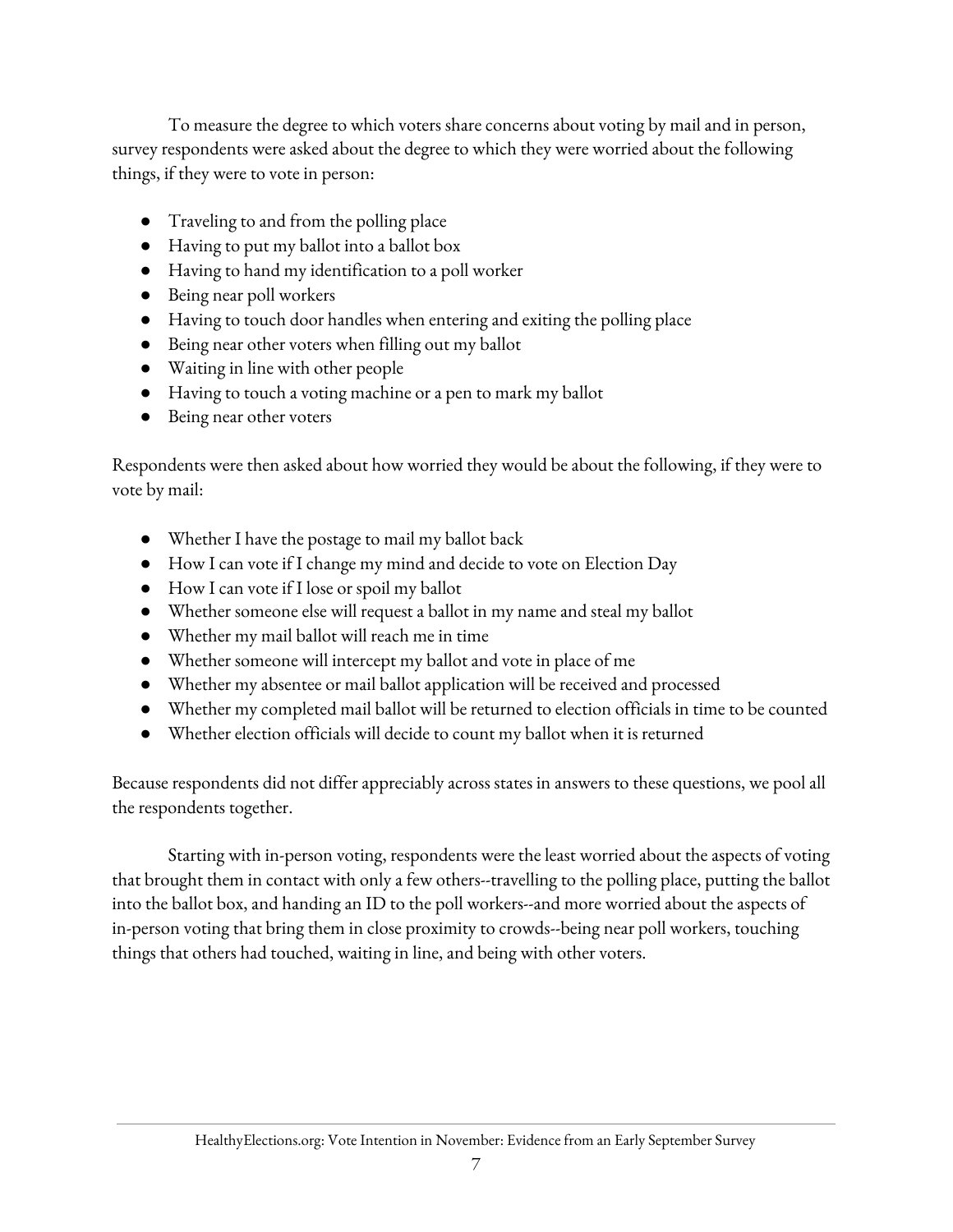

Graph source: MIT Election Data and Science Lab / Stanford-MIT Healthy Elections Project

However, breaking these worries down by party, we see that anxieties are structured along the same partisan lines that characterize the popular response to the pandemic itself. When it comes to being around others, Republican respondents were almost uniformly unworried, whereas a large number of Democrats were very or somewhat worried. Indeed, Republicans' lack of worry about in-person voting is virtually constant across the various aspects of the process. It is the response of Democrats that causes a distinction between situations that bring voters in close contact with a large number of other people and those that do not.

In the case of voting by mail, partisan differences also are evident, although they are by far the greatest in anticipating the type of fraud that Attorney General William Barr has been talking about on the talk-show circuit: people stealing ballots or intercepting them and then voting them illegally. As a general matter, respondents were the least worried about mundane matters--having enough postage to send back the ballot, losing a ballot, or changing one's mind after submitting the ballot--and more worried about the mechanics of navigating the Postal Service and getting the ballot accepted for counting. Considering that the performance of the Postal Service and stories about rejected absentee ballots have been a constant supply for news copy over the past two months, this is far from surprising.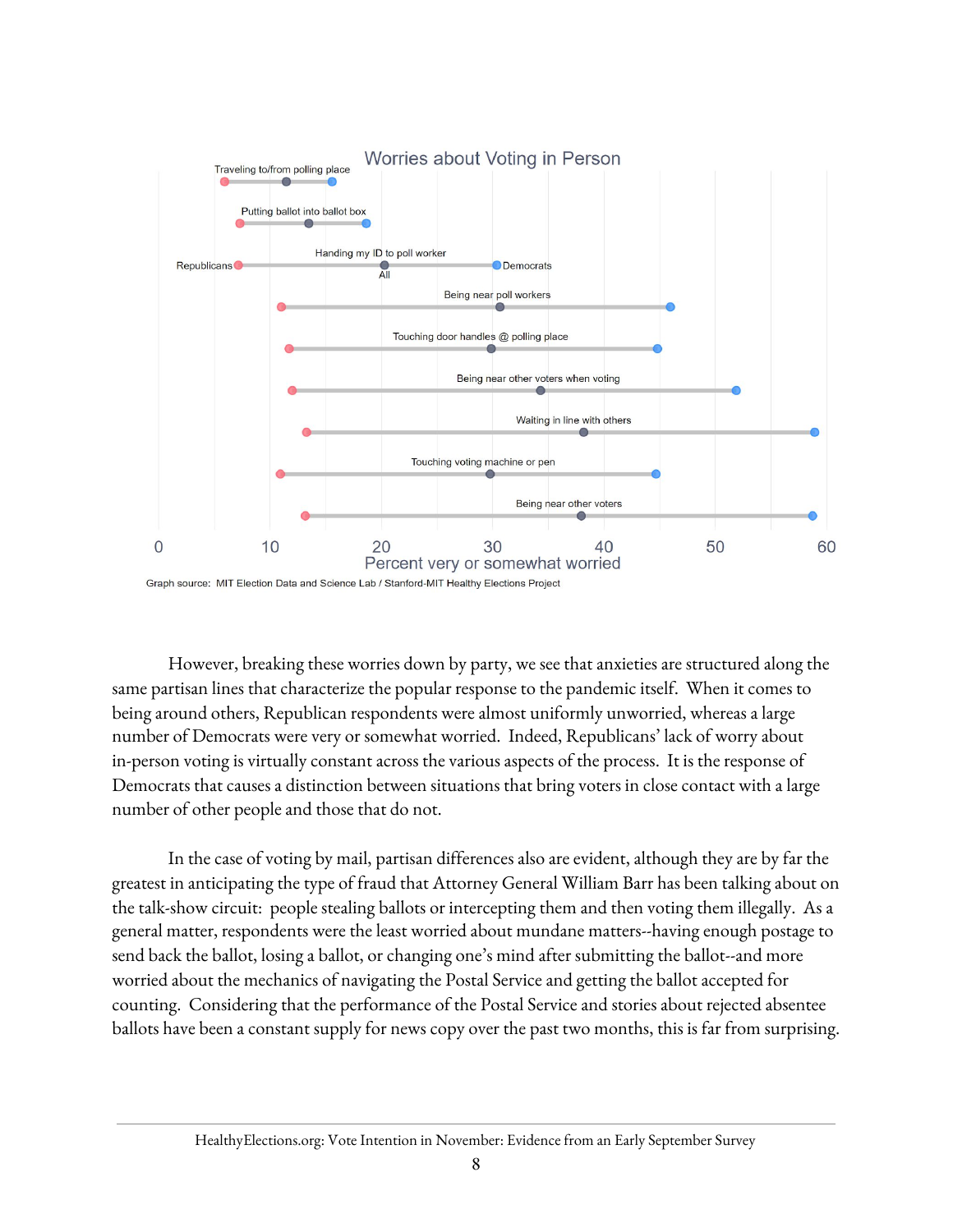

Still, with the exception of two items, respondents seem less polarized--though still polarized to some degree--over mail ballots than they are over voting in person. The exception, of course, is with the items "Whether someone else will request a ballot in my name and steal my ballot" and "Someone will intercept my ballot and vote in place of me."

## III. Trusting the count

Respondents were finally asked a series of questions about their trust of voting by mail and voting in person, as well as their overall trust in whether their vote would be counted as cast. As with the questions about worries related to mail and in-person voting, respondents did not vary much across the states in their answers, with one exception (Arizona), which is addressed below.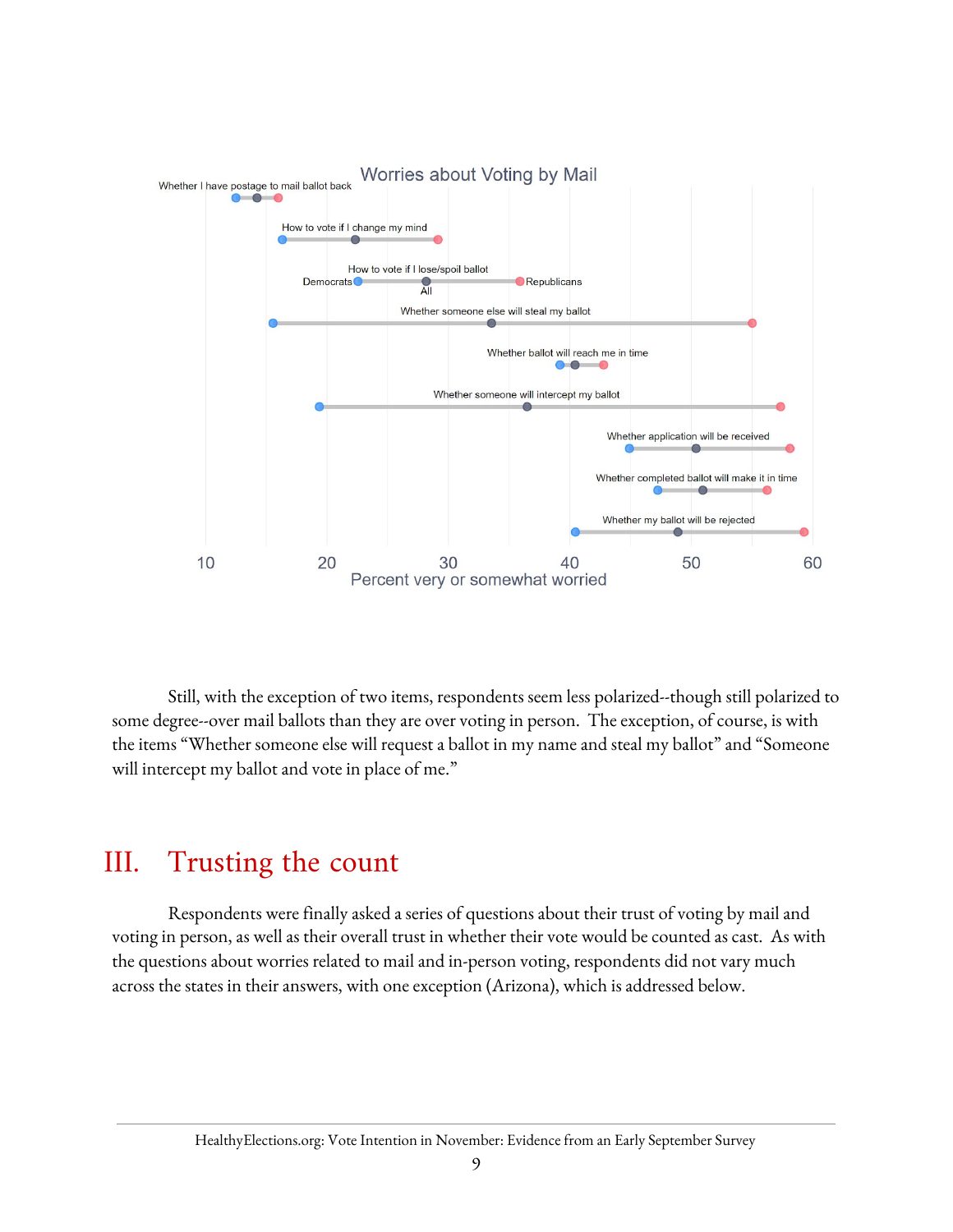Combining all the responses together across the seven states, the majority of respondents agreed that it was either "extremely" or "somewhat" likely that their votes would be counted if they cast their ballots using any of the three voting modes, and that their votes would be kept secret. 2

Despite this fact, trust in mail balloting was lower, on both the counting and secrecy items, than trust in Election Day and early voting. Breaking this down by party, we see that this lower level of confidence in mail balloting is attributable entirely to greater distrust among Republicans with voting by mail.

| Respondents answering it is "extremely" or "somewhat" likely that their votes would be counted if they<br>cast their ballot using each of these modes. |       |           |             |                    |  |  |
|--------------------------------------------------------------------------------------------------------------------------------------------------------|-------|-----------|-------------|--------------------|--|--|
|                                                                                                                                                        | All   | Democrats | Republicans | Independents/Other |  |  |
| Mail/absentee                                                                                                                                          | 69.0% | 81.1%     | 54.7%       | 69.9%              |  |  |
| <b>Election Day</b>                                                                                                                                    | 86.7% | 85.5%     | 89.3%       | 82.9%              |  |  |
| Early Voting                                                                                                                                           | 82.6% | 84.0%     | 81.2%       | 81.8%              |  |  |
| N                                                                                                                                                      | 3,500 | 1,637     | 1.410       | 453                |  |  |

| Respondents answering it is "extremely" or "somewhat" likely that their votes would be kept secret if<br>they cast their ballot using each of these modes. |       |           |                    |                    |  |  |
|------------------------------------------------------------------------------------------------------------------------------------------------------------|-------|-----------|--------------------|--------------------|--|--|
|                                                                                                                                                            | All   | Democrats | <b>Republicans</b> | Independents/Other |  |  |
| Mail/absentee                                                                                                                                              | 67.8% | 80.4%     | 53.2%              | 67.8%              |  |  |
| <b>Election Day</b>                                                                                                                                        | 85.7% | 84.0%     | 88.6%              | 83.1%              |  |  |
| <b>Early Voting</b>                                                                                                                                        | 82.2% | 82.5%     | 82.8%              | 79.5%              |  |  |
| N                                                                                                                                                          | 3,500 | 1,637     | 1.410              | 453                |  |  |

As noted, Arizona was somewhat of an outlier in opinions about both of these items. For instance, although 69 percent of all respondents said it was likely that their vote would be counted if they voted by mail, this answer was given by 77 percent of Arizona respondents. (Wisconsin was close behind, at 75 percent, followed by Michigan (71%), Ohio (70%), Florida (66%), Pennsylvania (65%), and North Carolina (60%).) Drilling down into partisan differences, 90 percent of Arizona Democrats

HealthyElections.org: Vote Intention in November: Evidence from an Early September Survey

<sup>&</sup>lt;sup>2</sup> With the exception of mail ballots, most of the "likely" respondents gave the "extremely likely" response. With mail ballots, 34 percent said it was extremely likely and 35 percent said it was somewhat likely that their vote would be counted if they used that mode. For Election Day ballots, the respondents were distributed 71% vs 16%, and for early voting ballots, respondents were distributed 57% vs. 26%.